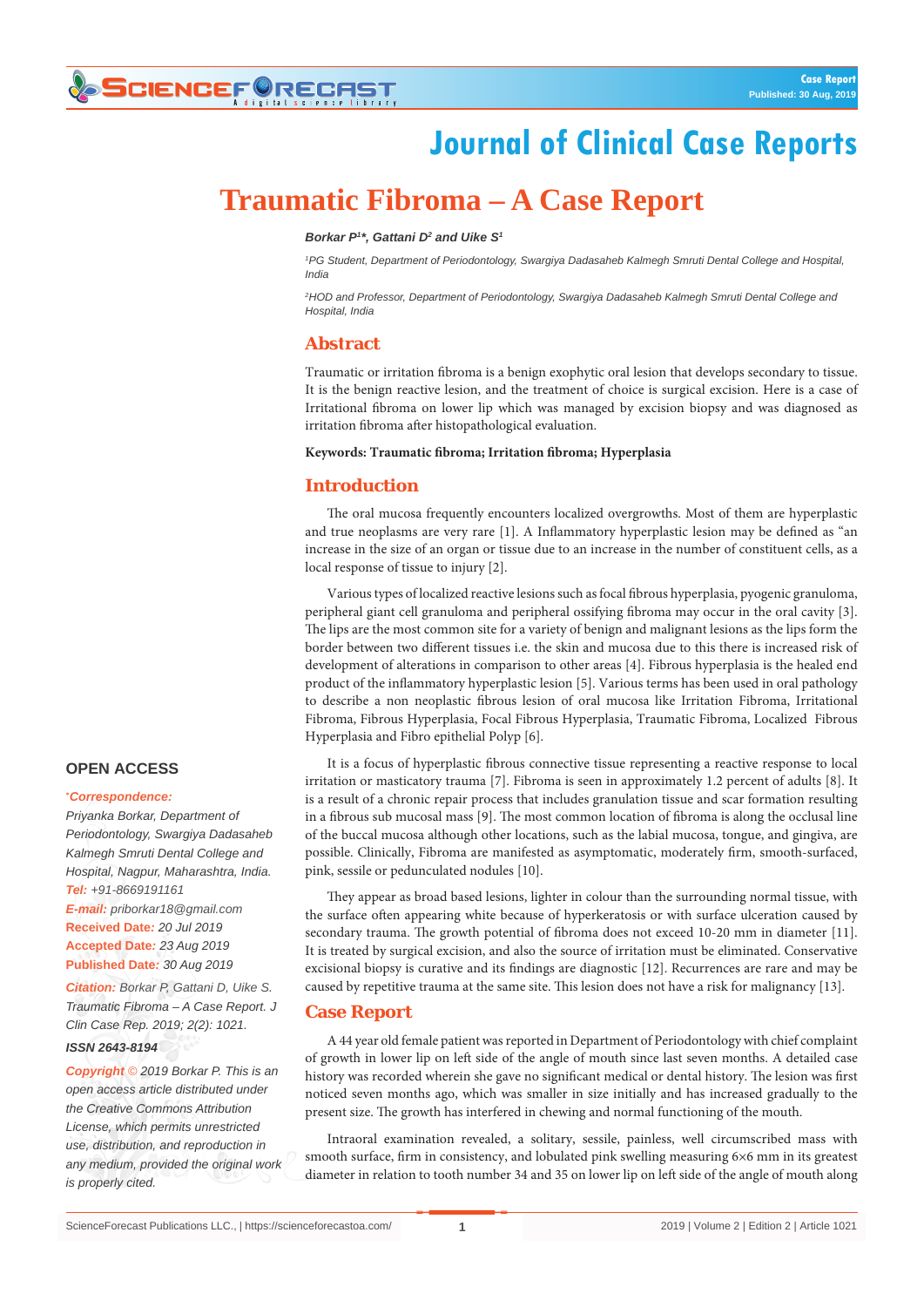

**Figure 1:** Pre-operative view of growth present on lower labial mucosa.



**Figure 2:** Lesion held with suture to stabilise during excision.



**Figure 3:** Intra-operative view of excisional biopsy.



**Figure 4:** Suture placed.

the occlusal plane of maxillary and mandibular teeth (Figure 1).

## **Surgical Procedure**

After haematological and general medical investigation, excisional biopsy was performed intra orally under local anaesthesia using



**Figure 5:** Excised lesion.



**Figure 6**: Postoperative view after 7 days.



**Figure 7**: Histopathological image.

scalpel blade no 15 and the wound was sutured (Figure 2, 3, 4 and 5). Post-operative healing was uneventful and no pain or discomfort in chewing was reported on 7 days follow up (Figure 6).

#### **Histopathology**

Haematoxylin & Eosin stained section exhibit parakeratinized stratified squamous epithelium. The connective tissue shows increased cellularity with numerous small and large endothelial cell lined blood vessels, diffuse chronic inflammatory infiltrate chiefly comprising of plasma cells and lymphocytes and dense collagen fibre bundles arranged haphazardly. These finding confirm a diagnosis of "Irritational /Traumatic fibroma" (Figure 7).

## **Discussion**

Unhealthy habits, when repeated excessively become harmful, and can contribute to dentofacial abnormalities. The literatures have mentioned the reason for a few of the oral lesions like irritation